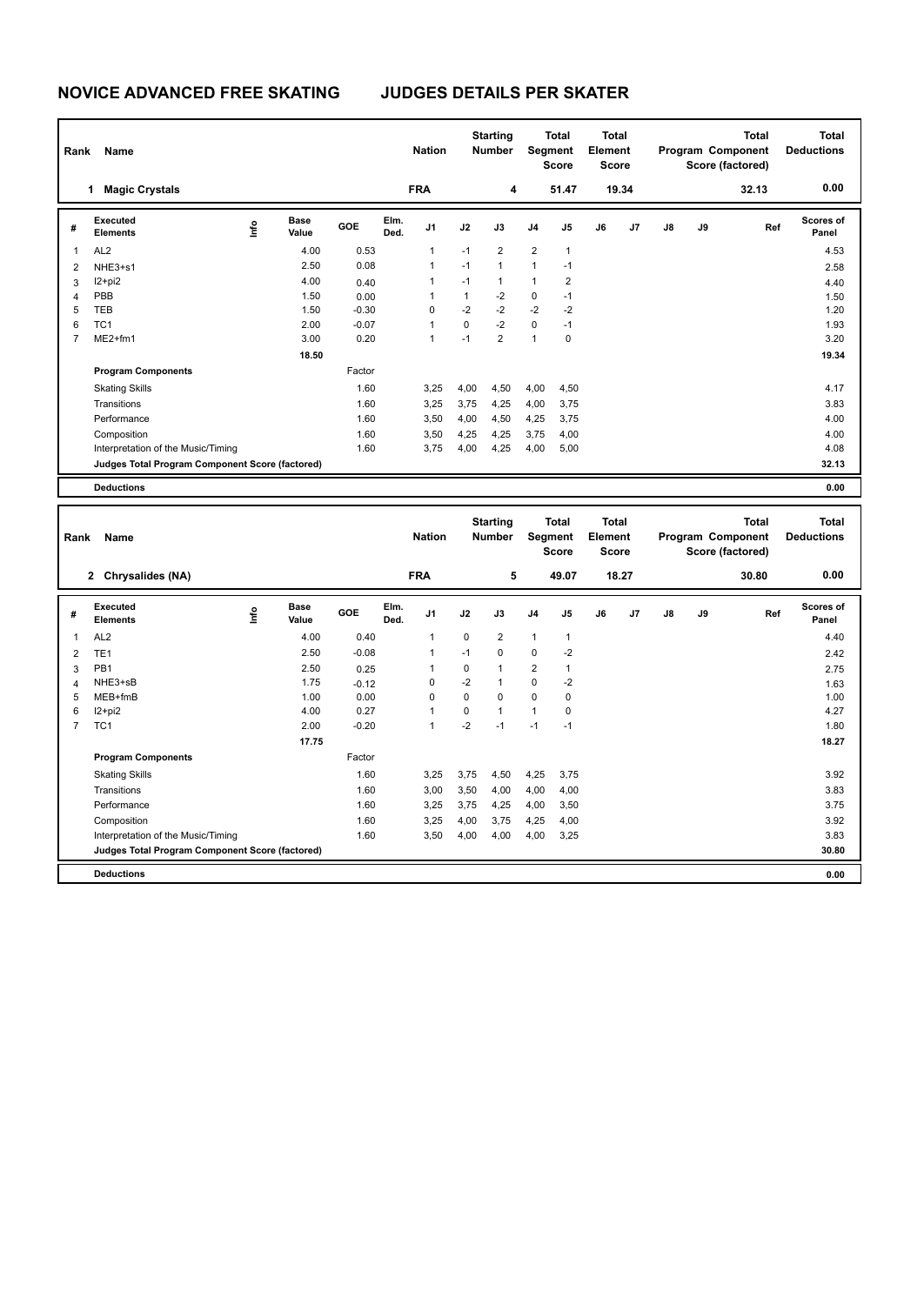| Rank<br>Name   |                                                 |      |                      |         |              | <b>Nation</b>  | <b>Starting</b><br><b>Number</b> |              | <b>Total</b><br>Segment<br><b>Score</b> |                | <b>Total</b><br>Element<br><b>Score</b> |       | <b>Total</b><br>Program Component<br>Score (factored) |    |       | <b>Total</b><br><b>Deductions</b> |
|----------------|-------------------------------------------------|------|----------------------|---------|--------------|----------------|----------------------------------|--------------|-----------------------------------------|----------------|-----------------------------------------|-------|-------------------------------------------------------|----|-------|-----------------------------------|
|                | <b>Team Jeanne d'Arc</b><br>3                   |      |                      |         |              | <b>FRA</b>     |                                  | 1            |                                         | 44.40          |                                         | 15.71 |                                                       |    | 29.19 | $-0.50$                           |
| #              | Executed<br><b>Elements</b>                     | ١nfo | <b>Base</b><br>Value | GOE     | Elm.<br>Ded. | J <sub>1</sub> | J2                               | J3           | J <sub>4</sub>                          | J5             | J6                                      | J7    | J8                                                    | J9 | Ref   | <b>Scores of</b><br>Panel         |
| $\overline{1}$ | $ME2+fm1+d3$                                    | F    | 3.00                 | $-0.20$ |              | $-1$           | $-3$                             | $\mathbf{1}$ | $\mathbf 0$                             | $-1$           |                                         |       |                                                       |    |       | 1.30                              |
| 2              | $12+pi1$                                        |      | 2.00                 | $-0.13$ |              | 0              | $-1$                             | $\mathbf 0$  | $-2$                                    | $-1$           |                                         |       |                                                       |    |       | 1.87                              |
| 3              | AL <sub>2</sub>                                 |      | 4.00                 | 0.13    |              | 1              | $-1$                             | $\mathbf 0$  | $\mathbf 0$                             | $\overline{2}$ |                                         |       |                                                       |    |       | 4.13                              |
| $\overline{4}$ | TC <sub>1</sub>                                 |      | 2.00                 | 0.00    |              | $\mathbf{1}$   | $-2$                             | $-1$         | $\mathbf{1}$                            | 0              |                                         |       |                                                       |    |       | 2.00                              |
| 5              | NHE3+s1                                         |      | 2.50                 | $-0.17$ |              | -1             | $-1$                             | 0            | $\mathbf{1}$                            | $-1$           |                                         |       |                                                       |    |       | 2.33                              |
| 6              | PB <sub>1</sub>                                 |      | 2.50                 | 0.33    |              | 1              | 0                                | $\mathbf{1}$ | $\overline{2}$                          | $\overline{2}$ |                                         |       |                                                       |    |       | 2.83                              |
| $\overline{7}$ | <b>TEB</b>                                      |      | 1.50                 | $-0.25$ |              | $-1$           | $-2$                             | $-2$         | $-1$                                    | $-2$           |                                         |       |                                                       |    |       | 1.25                              |
|                |                                                 |      | 17.50                |         |              |                |                                  |              |                                         |                |                                         |       |                                                       |    |       | 15.71                             |
|                | <b>Program Components</b>                       |      |                      | Factor  |              |                |                                  |              |                                         |                |                                         |       |                                                       |    |       |                                   |
|                | <b>Skating Skills</b>                           |      |                      | 1.60    |              | 3.00           | 2.75                             | 3.75         | 4,50                                    | 4,00           |                                         |       |                                                       |    |       | 3.58                              |
|                | Transitions                                     |      |                      | 1.60    |              | 3,00           | 3,50                             | 3,50         | 4,00                                    | 3,75           |                                         |       |                                                       |    |       | 3.58                              |
|                | Performance                                     |      |                      | 1.60    |              | 3,50           | 2,75                             | 4,00         | 3,50                                    | 3,00           |                                         |       |                                                       |    |       | 3.33                              |
|                | Composition                                     |      |                      | 1.60    |              | 3,50           | 3,25                             | 4,50         | 4,00                                    | 3,75           |                                         |       |                                                       |    |       | 3.75                              |
|                | Interpretation of the Music/Timing              |      |                      | 1.60    |              | 3,25           | 3,75                             | 4,25         | 4,00                                    | 4,75           |                                         |       |                                                       |    |       | 4.00                              |
|                | Judges Total Program Component Score (factored) |      |                      |         |              |                |                                  |              |                                         |                |                                         |       |                                                       |    |       | 29.19                             |
|                | <b>Deductions</b>                               |      | Falls:               | $-0.50$ |              |                |                                  |              |                                         |                |                                         |       |                                                       |    |       | $-0.50$                           |

F Fall

| Rank           | Name<br>4 Apple Ice (NA)                        |      |                      |         | <b>Nation</b><br><b>FRA</b> |                | <b>Starting</b><br><b>Number</b><br>$\mathbf{2}$ |                | <b>Total</b><br>Segment<br><b>Score</b><br>44.06 |                | <b>Total</b><br>Element<br><b>Score</b><br>16.96 |    |               | <b>Total</b><br>Program Component<br>Score (factored)<br>27.60 | <b>Total</b><br><b>Deductions</b><br>$-0.50$ |                           |
|----------------|-------------------------------------------------|------|----------------------|---------|-----------------------------|----------------|--------------------------------------------------|----------------|--------------------------------------------------|----------------|--------------------------------------------------|----|---------------|----------------------------------------------------------------|----------------------------------------------|---------------------------|
|                |                                                 |      |                      |         |                             |                |                                                  |                |                                                  |                |                                                  |    |               |                                                                |                                              |                           |
| #              | Executed<br><b>Elements</b>                     | ١mfo | <b>Base</b><br>Value | GOE     | Elm.<br>Ded.                | J <sub>1</sub> | J2                                               | J3             | J <sub>4</sub>                                   | J <sub>5</sub> | J6                                               | J7 | $\mathsf{J}8$ | J9                                                             | Ref                                          | <b>Scores of</b><br>Panel |
| 1              | TE <sub>1</sub>                                 |      | 2.50                 | 0.08    |                             | 1              | $-1$                                             | $\mathbf{1}$   | $\overline{2}$                                   | $-2$           |                                                  |    |               |                                                                |                                              | 2.58                      |
| $\overline{2}$ | TC <sub>1</sub>                                 |      | 2.00                 | 0.13    |                             | 1              | $-1$                                             | $\Omega$       | $\overline{2}$                                   | $\mathbf{1}$   |                                                  |    |               |                                                                |                                              | 2.13                      |
| 3              | $11+pi2$                                        |      | 3.50                 | 0.00    |                             | 1              | 0                                                | 0              | 0                                                | 0              |                                                  |    |               |                                                                |                                              | 3.50                      |
| $\overline{4}$ | NHE1+sB                                         | F    | 0.75                 | $-0.15$ |                             | $-1$           | $-3$                                             | $\mathbf 0$    | $-2$                                             | $-4$           |                                                  |    |               |                                                                |                                              | 0.60                      |
| 5              | MEB+fmB                                         |      | 1.00                 | 0.00    |                             | $\Omega$       | 0                                                | $\mathbf 0$    | $\mathbf 0$                                      | 0              |                                                  |    |               |                                                                |                                              | 1.00                      |
| 6              | PB <sub>1</sub>                                 |      | 2.50                 | 0.25    |                             | 1              | 0                                                | $\overline{2}$ | $\mathbf{1}$                                     | 1              |                                                  |    |               |                                                                |                                              | 2.75                      |
| $\overline{7}$ | AL <sub>2</sub>                                 |      | 4.00                 | 0.40    |                             | 1              | 0                                                | $\overline{1}$ | $\mathbf{1}$                                     | $\overline{1}$ |                                                  |    |               |                                                                |                                              | 4.40                      |
|                |                                                 |      | 16.25                |         |                             |                |                                                  |                |                                                  |                |                                                  |    |               |                                                                |                                              | 16.96                     |
|                | <b>Program Components</b>                       |      |                      | Factor  |                             |                |                                                  |                |                                                  |                |                                                  |    |               |                                                                |                                              |                           |
|                | <b>Skating Skills</b>                           |      |                      | 1.60    |                             | 3,25           | 3,50                                             | 4,00           | 4,25                                             | 3.75           |                                                  |    |               |                                                                |                                              | 3.75                      |
|                | Transitions                                     |      |                      | 1.60    |                             | 3,00           | 3,25                                             | 3,50           | 4,00                                             | 3,00           |                                                  |    |               |                                                                |                                              | 3.25                      |
|                | Performance                                     |      |                      | 1.60    |                             | 3,25           | 3,50                                             | 3,50           | 3,50                                             | 3,75           |                                                  |    |               |                                                                |                                              | 3.50                      |
|                | Composition                                     |      |                      | 1.60    |                             | 3,25           | 3,75                                             | 4,00           | 4,00                                             | 3,00           |                                                  |    |               |                                                                |                                              | 3.67                      |
|                | Interpretation of the Music/Timing              |      |                      | 1.60    |                             | 3,00           | 3,00                                             | 3,25           | 3,75                                             | 3,00           |                                                  |    |               |                                                                |                                              | 3.08                      |
|                | Judges Total Program Component Score (factored) |      |                      |         |                             |                |                                                  |                |                                                  |                |                                                  |    |               |                                                                |                                              | 27.60                     |
|                | <b>Deductions</b>                               |      | Falls:               | $-0.50$ |                             |                |                                                  |                |                                                  |                |                                                  |    |               |                                                                |                                              | $-0.50$                   |
| F Fall         |                                                 |      |                      |         |                             |                |                                                  |                |                                                  |                |                                                  |    |               |                                                                |                                              |                           |